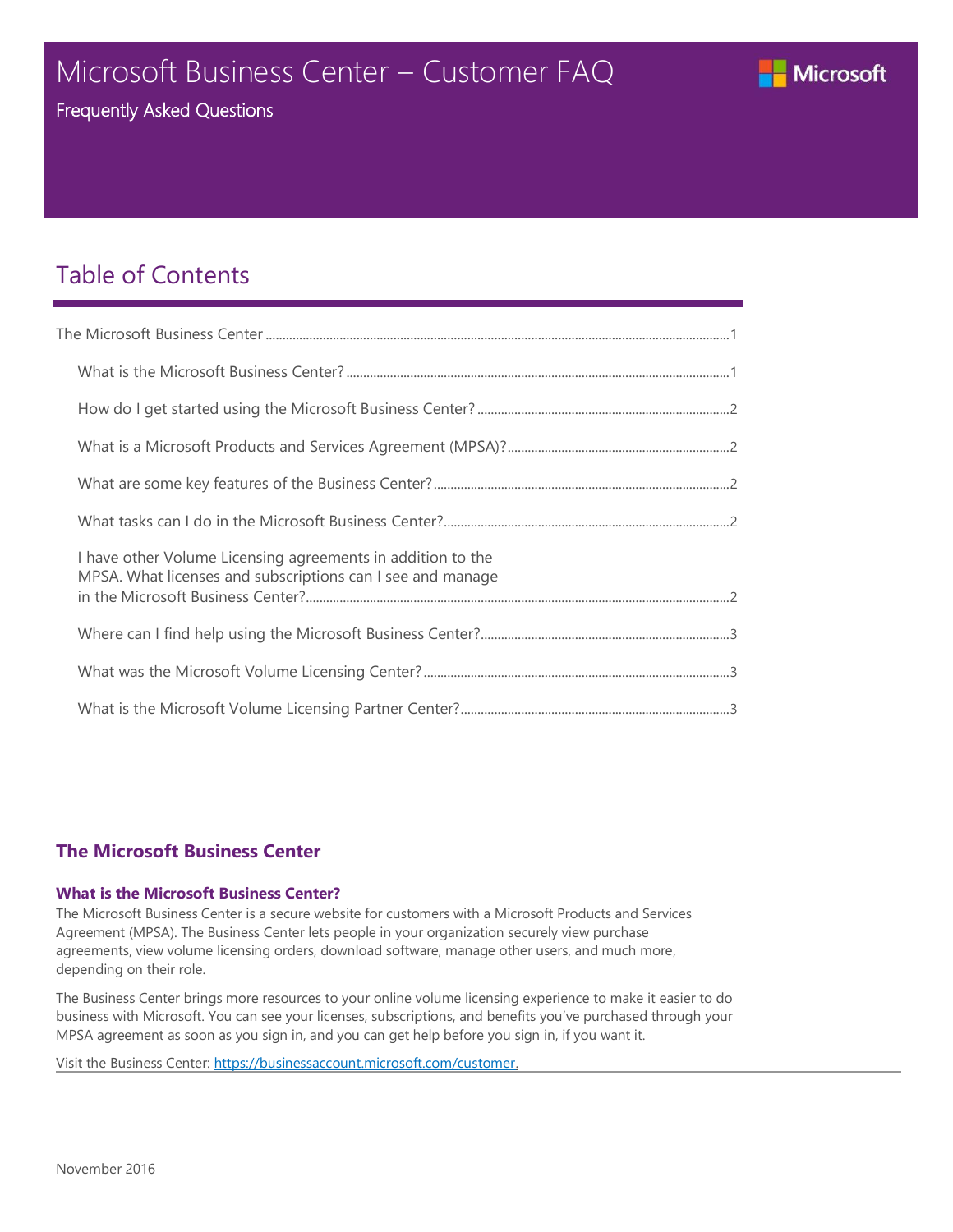# <span id="page-1-0"></span>Microsoft Business Center – Customer FAQ

#### **How do I get started using the Microsoft Business Center?**

You can find detailed instructions to get started with the Business Center in our help guide, *[Register for the](http://download.microsoft.com/download/6/E/5/6E5AC074-CB46-4223-85DE-7BCF73CDA4AA/D15-BCP-Register-for-the-Business-Center.pdf) [Microsoft Business Center.](http://download.microsoft.com/download/6/E/5/6E5AC074-CB46-4223-85DE-7BCF73CDA4AA/D15-BCP-Register-for-the-Business-Center.pdf)* You can access this guide before you've registered or signed in to the Business Center.

#### **What is a Microsoft Products and Services Agreement (MPSA)?**

The Microsoft Products and Services Agreement (MPSA) is the easy way to buy all the cloud services and on-premises software that you need. With the MPSA, you can choose whether to deploy on-premises or in the cloud, or to create a hybrid environment—whatever works best for your organization. You can quickly provision cloud services such as Office 365, Microsoft Azure, Microsoft Intune, or Dynamics 365 and save time and money with per user licensing offers, including the Enterprise Cloud Suite (ECS). Recommended for midsize to large organizations, the MPSA makes it easy to license what you need.

#### **What are some key features of the Business Center?**

- **Updated dashboard.** Easily access information about your licenses, subscriptions, and benefits on the dashboard, where you can quickly view what inventory (licensing assets) you have and what benefits you can use.
- **Homes for key tasks.** Hover over the Business Center drop-down menus find links to key tasks.
- **Consistent style.** The Business Center is designed to be like other Microsoft experiences, to help you navigate and find what you need.

#### **What tasks can I do in the Microsoft Business Center?**

The Business Center gives you easy access to your licensing management needs for purchases made through the MPSA. You can perform all these tasks and more in the Business Center:

- View details of your agreements.
- Look up an order and purchase history.
- Download products and obtain product keys.
- Manage cloud services and licenses.
- Manage users.
- Access reports.

Stay tuned as we add more features to the Business Center to help you discover, learn, and manage your accounts with Microsoft.

#### **I have other Volume Licensing agreements in addition to the MPSA. Which licenses and subscriptions can I see and manage in the Microsoft Business Center?**

Today, subscriptions and licenses purchased through the MPSA are visible in the Business Center. We know it's challenging to manage your licensing inventory in different locations, so we're working hard to bring information from other agreements to you through the Business Center in a future release.